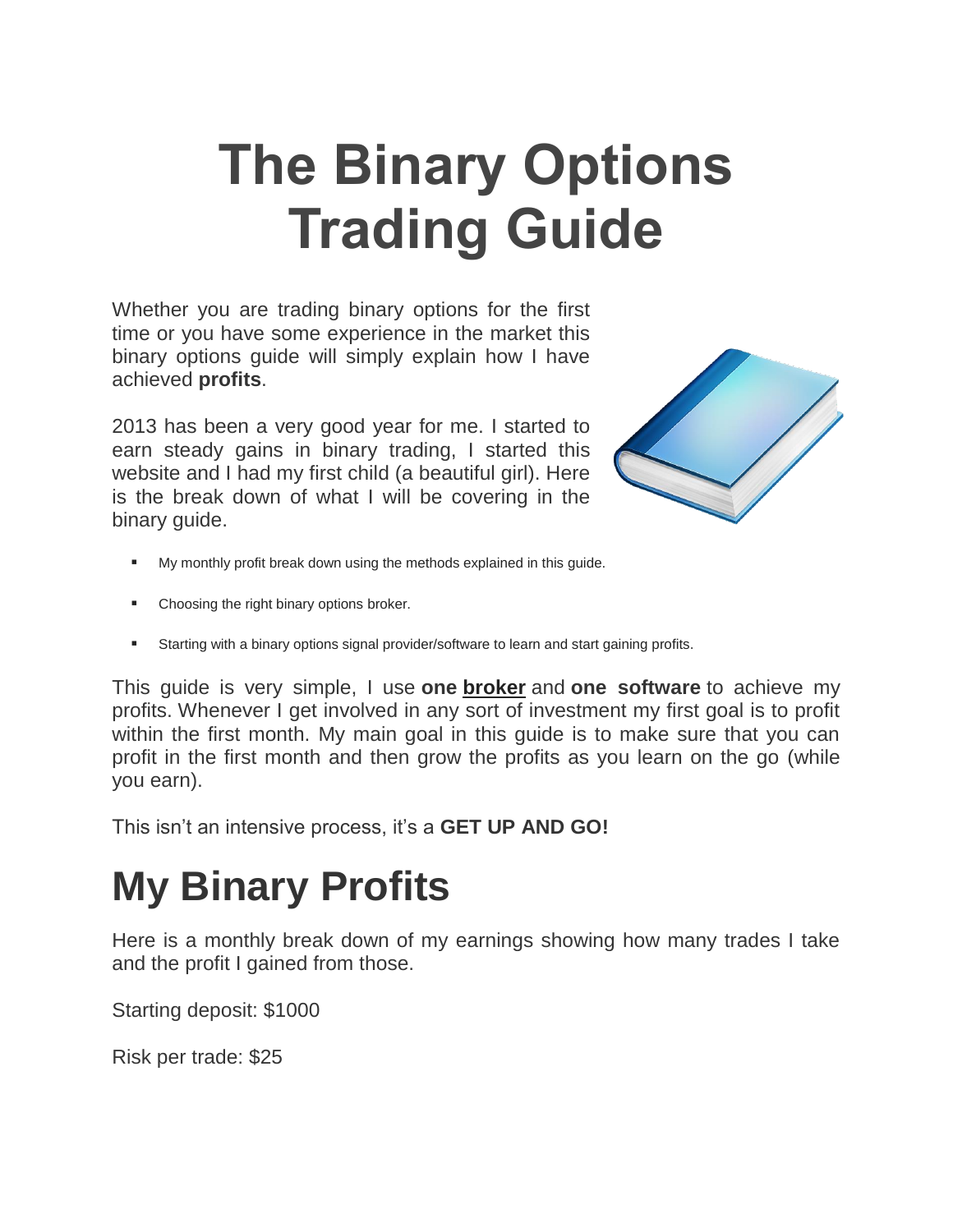- 1. January: 13 Trades placed. +\$362.50.
- 2. February: 21 Trades placed. +\$531.25
- 3. March: 12 Trades placed. +\$525.00
- 4. April: 24 Trades placed. +\$637.50
- 5. May: 9 Trades placed. +\$218.75
- 6. June: 17 Trades placed. +\$418.75
- 7. July: 21 Trades placed. +\$918.75
- 8. August: 16 Trades placed. +\$355.00
- 9. September: 14 Trades placed. +\$437.50

#### **Total: \$5405**

*I will add new months as the results come in.*

My main focus recently are hourly signals, I'm really starting to get a feel for these. For this test I wanted to start with a small deposit, risk a minimal amount of funds and double my deposit every couple months to show my readers that this is plausible.

When I started I never expected results this great, but I am very happy with the winning percentage, and the very fact that I have not had a losing month this year.

#### **So How is This All Possible?**

Well as a **[BinaryToday.com](http://binarytoday.com/)** reader you have probably come across a few of my reviews and likely found them to be scathing. I find a lot of bad products in this market and I call it how I see it.

There are however some systems in this market that I am currently testing and using that help me profit daily.

For this test I only used **one binary software and one binary broker**. It is just a 2 step process.

#### **Step 1. The Broker I Trust**

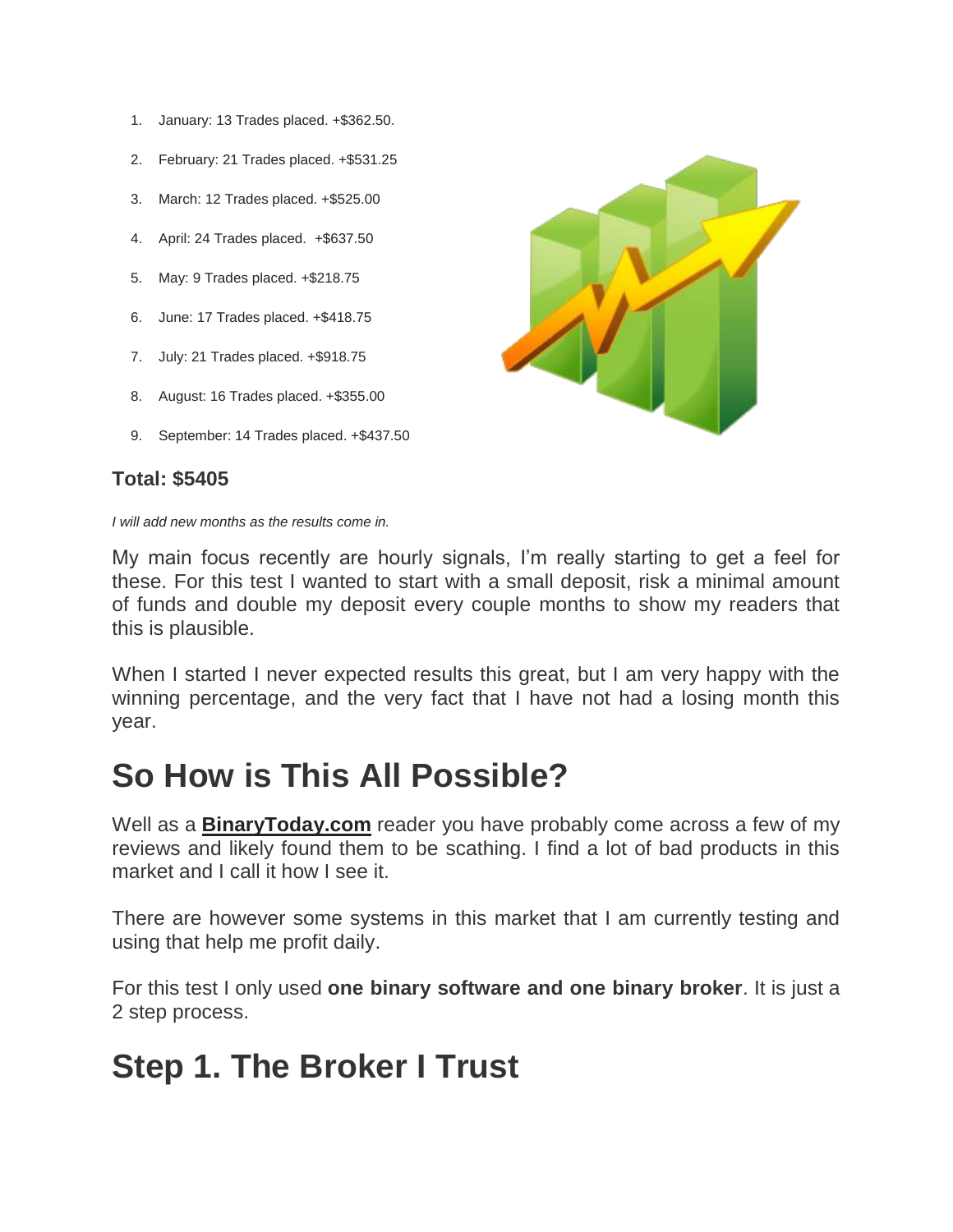I've certainly gone through a handful of brokers but for this test I wanted to make sure the broker I used was compatible with the **[binary options software](http://binarytoday.com/software-signals/)**. Here are the important specifications:



Minimum deposit: \$300

Payouts: 80%

Assets and Times: All that are required

Using this broker I have managed to take my \$1000 deposit and turn it into over \$5000. I have done withdrawals every month and received all of my funds quickly.

#### **Click Here To Sign Up With The [Trusted](http://binarytoday.com/citrades) Broker**

Signing up is simple and is an easy process to start the journey.

### **Taking The Plunge**

Over the years I have helped countless friends and family get invested in binary options. This year I've been signing them up to brokers and getting them connected with the right binary options signal providers to get earning quickly.

It's all about **making the right decisions** and not holding yourself back.

From now on I can just give this guide to my friends and have them follow this step by step.

Let me get into the fun part now, the software I used in this test.

#### **Step 2. The Binary Options Bullet**

The software I used for this project is none other than the **[Binary Options Bullet](http://binarytoday.com/binary-options-bullet/)**.



What I love about this system is it's simplicity. There is actually a video that shows exactly how it works. I suggest watching this short video:

You can receive signals via email on your phone and place trades whenever is convenient to you and each signal comes with a potential winning %.